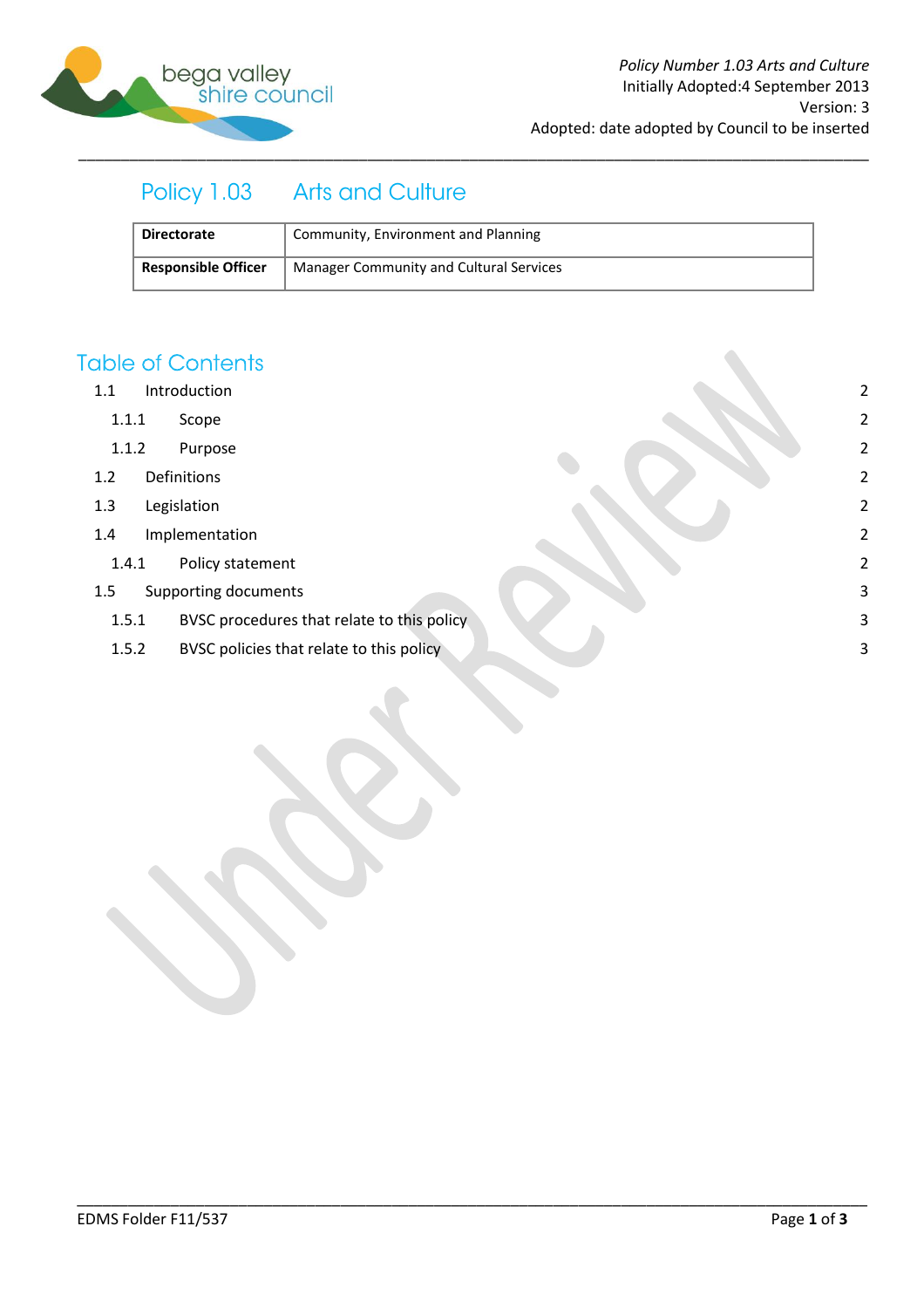

## <span id="page-1-0"></span>1.1 Introduction

### <span id="page-1-1"></span>1.1.1 Scope

This policy prescribes the processes implemented to facilitate and encourage the development and continued delivery of arts and cultural services across the Bega Valley Shire.

### <span id="page-1-2"></span>1.1.2 Purpose

To recognise the importance of arts and culture in contributing to civic pride, belonging, commemoration, celebration, sense of place and social development of the community.

### <span id="page-1-3"></span>1.2 Definitions

Nil

### <span id="page-1-4"></span>1.3 Legislation

Nil

## <span id="page-1-5"></span>1.4 Implementation

#### <span id="page-1-6"></span>1.4.1 statement

Bega Valley Shire Council will recognise the importance of arts and culture by:

- recognising and promoting the contribution made by the original custodians of the lands and waters to the arts and culture of the shire
- maintaining and enhancing the natural and cultural environments for the benefit of future generations
- developing and enhancing, through the organisation's cultural facilities (Regional Gallery / South East Centre for Contemporary Art, Bega Valley Libraries and Bega Valley Commemorative Civic Centre, a viable, accessible and relevant arts and cultural program
- contributing to South East Arts Inc as a peak industry organisation who advocates for and works closely with  $\bullet$ local professional creatives to provide development, economic and presentation opportunities

\_\_\_\_\_\_\_\_\_\_\_\_\_\_\_\_\_\_\_\_\_\_\_\_\_\_\_\_\_\_\_\_\_\_\_\_\_\_\_\_\_\_\_\_\_\_\_\_\_\_\_\_\_\_\_\_\_\_\_\_\_\_\_\_\_\_\_\_\_\_\_\_\_\_\_\_\_\_\_\_\_\_\_\_\_\_\_\_\_\_\_\_\_

- optimising participation in cultural activities that are affordable, available and accessible to all within the community
- fostering social tolerance and facilitate shared community experience and expression
- encouraging excellence in cultural expression
- recognising and promoting the diverse cultural identity of the shire  $\bullet$